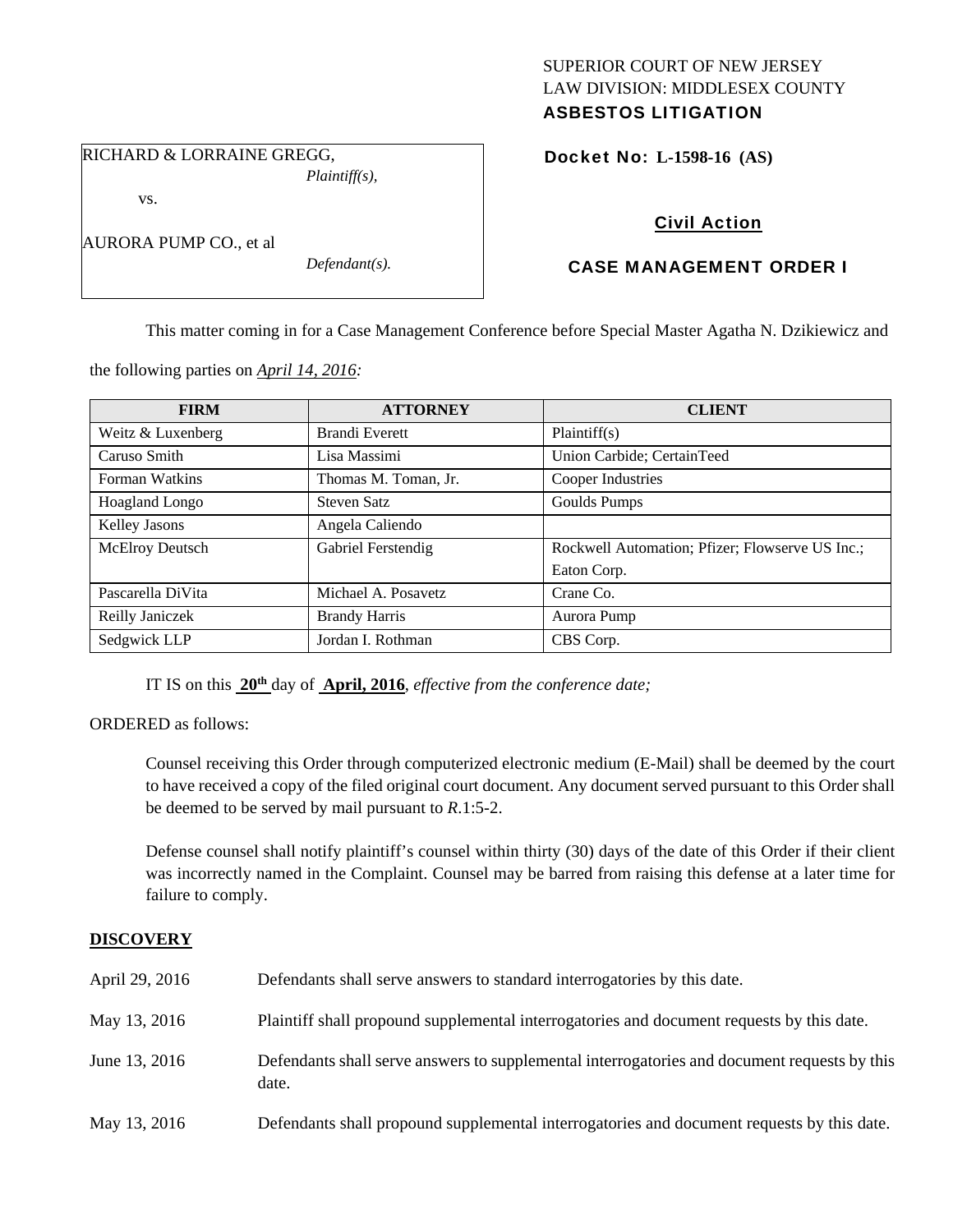| June 13, 2016   | Plaintiff shall serve answers to supplemental interrogatories and document requests by this<br>date.                                                                                                        |
|-----------------|-------------------------------------------------------------------------------------------------------------------------------------------------------------------------------------------------------------|
| July 29, 2016   | Fact discovery, including depositions, shall be completed by this date. Plaintiff's counsel shall<br>contact the Special Master within one week of this deadline if all fact discovery is not<br>completed. |
| August 31, 2016 | Depositions of corporate representatives shall be completed by this date.                                                                                                                                   |

### **EARLY SETTLEMENT**

September 9, 2016 Settlement demands shall be served on all counsel and the Special Master by this date.

### **SUMMARY JUDGMENT MOTION PRACTICE**

- September 16, 2016 Plaintiff's counsel shall advise, in writing, of intent not to oppose motions by this date.
- September 30, 2016 Summary judgment motions shall be filed no later than this date.
- October 28, 2016 Last return date for summary judgment motions.

#### **MEDICAL DEFENSE**

- April 29, 2016 Plaintiff shall serve executed medical authorizations by this date.
- August 29, 2016 Plaintiff shall serve medical expert reports by this date.
- August 29, 2016 Upon request by defense counsel, plaintiff is to arrange for the transfer of pathology specimens and x-rays, if any, by this date.
- November 30, 2016 Defendants shall identify its medical experts and serve medical reports, if any, by this date. **In addition, defendants shall notify plaintiff's counsel (as well as all counsel of record) of a joinder in an expert medical defense by this date.**

#### **LIABILITY EXPERT REPORTS**

- August 29, 2016 Plaintiff shall identify its liability experts and serve liability expert reports or a certified expert statement by this date or waive any opportunity to rely on liability expert testimony.
- November 30, 2016 Defendants shall identify its liability experts and serve liability expert reports, if any, by this date or waive any opportunity to rely on liability expert testimony.

#### **EXPERT DEPOSITIONS**

December 23, 2016 Expert depositions shall be completed by this date. To the extent that plaintiff and defendant generic experts have been deposed before, the parties seeking that deposition in this case must file an application before the Special Master and demonstrate the necessity for that deposition. To the extent possible, documents requested in a deposition notice directed to an expert shall be produced three days in advance of the expert deposition. The expert shall not be required to produce documents that are readily accessible in the public domain.

\_\_\_\_\_\_\_\_\_\_\_\_\_\_\_\_\_\_\_\_\_\_\_\_\_\_\_\_\_\_\_\_\_\_\_\_\_\_\_\_\_\_\_\_\_\_\_\_\_\_\_\_\_\_\_\_\_\_\_\_\_\_\_\_\_\_\_\_\_\_\_\_\_\_\_\_\_\_\_\_\_\_\_\_\_\_\_\_\_\_\_\_\_\_\_\_\_\_\_\_\_\_\_\_\_\_\_\_\_\_